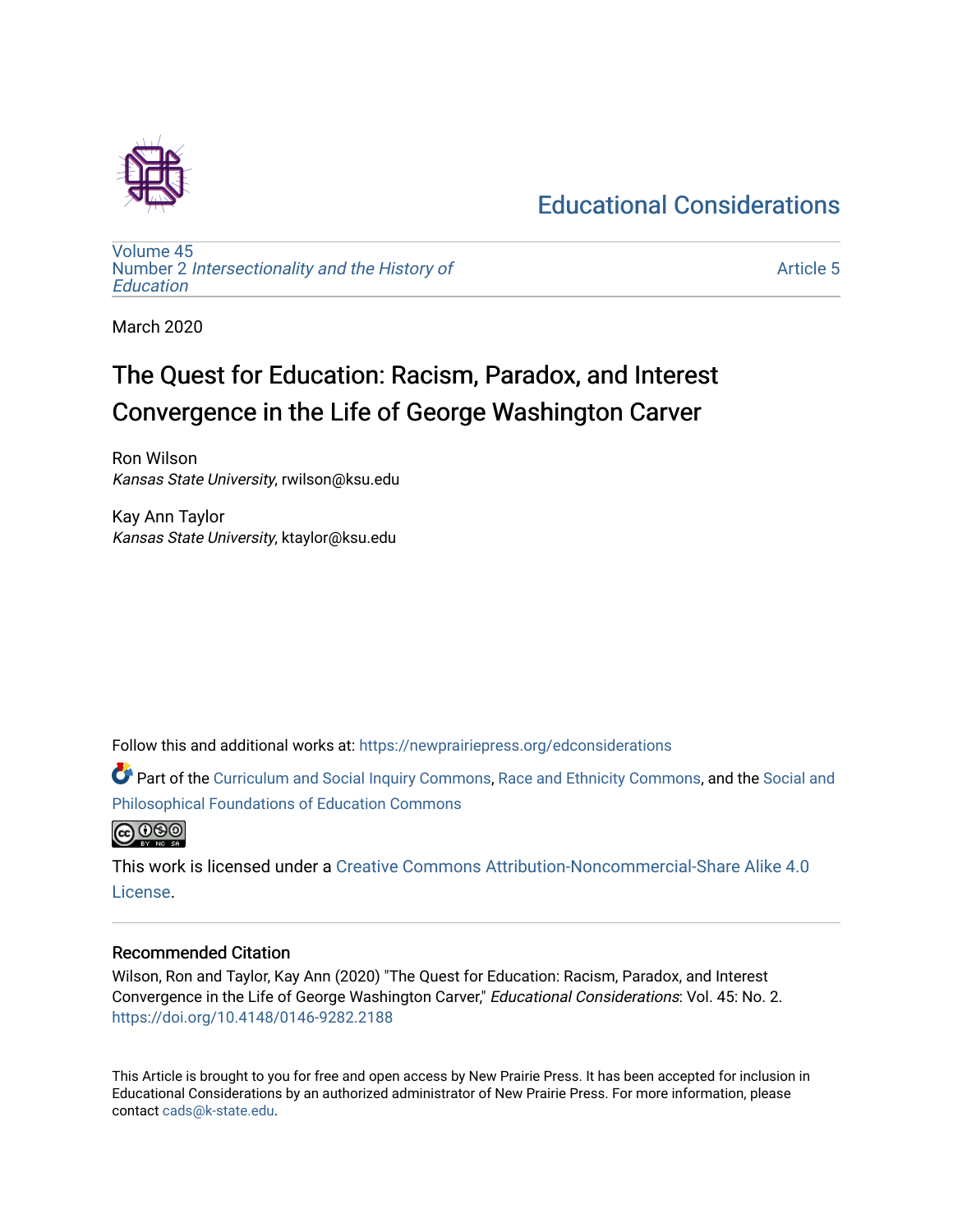# **The Quest for Education: Racism, Paradox, and Interest Convergence in the Life of George Washington Carver**

*Ron Wilson and Kay Ann Taylor*

## **Introduction**

George Washington Carver is one of the iconic and ironic figures of American history. He experienced severe racism yet rose to international acclaim. He proclaimed a desire to serve the poorest members of his race yet sought and won approbation from the wealthiest of white benefactors. He was a brilliant African American scientist yet in modern times is seemingly more honored by the white establishment than the black community. The challenges and contradictions of his life make a fascinating arena for study.

Carver's paradoxical life and career were influenced strongly by two factors: Racism and interest convergence.<sup>1</sup> We describe this paradox and explore the intersectional impact of those two forces while focusing primarily on his formative years in Kansas. The common thread through Carver's challenging and fascinating formative years was his quest for education and knowledge.

### **Origins**

*"From a child, I had an inordinate desire for knowledge." —George Washington Carver*<sup>2</sup>

In 1838, a farmer of German descent named Moses Carver and his wife Susan emigrated from Illinois to Diamond Grove in southwest Missouri. They homesteaded and expanded the farm through the years. Carver was a Union loyalist and was opposed philosophically to slavery. However, as his farm holdings expanded, he purchased a slave girl named Mary in 1855. His distaste for the degrading nature of slavery was lessened somewhat by the fact that Mary was purchased from a neighbor, rather than through the city slave markets.<sup>3</sup> Mary gave birth to a son named James, who was vigorous and strong. She subsequently gave birth to George, who was frail and sickly. The exact year of George's birth is not known, although it is clear that he was born during the Civil War years.

<sup>&</sup>lt;sup>1</sup> Interest convergence is the idea that whites will do things only to advance the interests of minorities when it serves their own self-interest to do so, most often materially/financially. (See, for example, Richard Delgado and Jean Stefancic, *Critical Race Theory: An Introduction*. (New York: New York University Press, 2001).

<sup>2</sup> George Washington Carver as cited in Gary R. Kremer, *George Washington Carver: In His Own Words*. (Columbia, MO: University of Missouri Press, 1987, p. 20).

<sup>3</sup> Linda O. McMurry, *George Washington Carver: Scientist and Symbol*. (Oxford, England: Oxford University Press, 1981).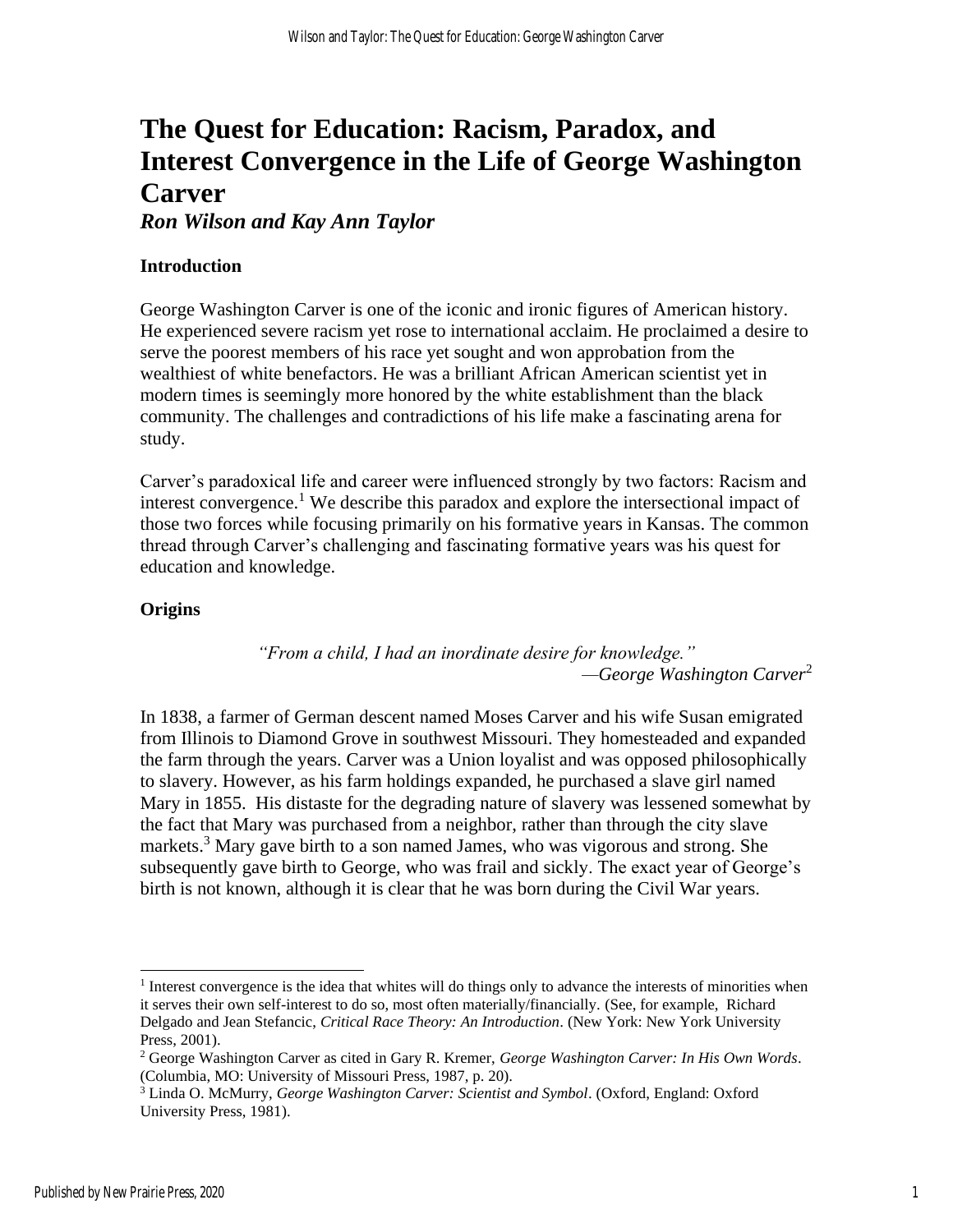Various estimates of his birth year range from 1860 to 1864.<sup>4</sup> For the purposes of this article, we will consider the date of his birth as July 12, 1864.

George's father was a slave for a neighboring farmer but was killed in a log-hauling accident around the time of George's birth. Shortly after George was born, marauders kidnapped the mother and infant from the Carver farm and rode south into Arkansas with them. In the interest of bringing them back, Moses Carver sought out a local man named John Bentley who had once ridden with the bushwhackers. He sent Bentley to ransom or return Mary and the baby. Bentley came back days later carrying the baby in a tiny bundle, but Mary was gone and never heard from again. In return, Carver paid Bentley one of his best racehorses, valued at \$300.<sup>5</sup>

Susan Carver nursed the sickly infant back to health, but the whooping cough resulting from his ordeal affected his vocal cords for life and left him with a very high-pitched voice. The Carvers became foster parents to Jim and George. Because of George's frail nature, he was assigned to help with chores in the house and allowed to play in the woods while Jim was outside doing farm work. Ironically, George lived to old age, while Jim died in a smallpox epidemic in 1883 in Seneca, Missouri.<sup>6</sup> As a child, George learned to cook, mend, do laundry, embroider, and perform similar tasks. He also helped Susan tend the garden, which fostered an early fascination with plants for him.<sup>7</sup>

McMurry wrote that George Washington Carver's childhood was similar to that of his white neighbors except for three factors: (1) his frailness, (2) his color, and (3) his genius. Carver was extremely bright and curious. He displayed an ability to nurse sick plants back to health, which earned him the sobriquet of "plant doctor".<sup>8</sup> He also adopted the Christian faith at an early age and would be a devout Christian and daily Bible reader throughout his entire life. $9$  Carver self-described his early interests in this way:

When just a mere tot in short dresses my very soul thirsted for an education. I literally lived in the woods. I wanted to know every strange stone, flower, insect, bird or beast. No one could tell me. My only book was an old Webster's Elementary Spelling Book. I would seek the answer here without satisfaction.<sup>10</sup>

At the age of ten, George left the farm to go to school in the nearby town of Neosho. His quest for education had begun.

# **The Search for Education**

<sup>4</sup> Jettie Condray, Personal interview, Ottawa County Historical Museum, Minneapolis, Kansas, March 2, 2007. McMurry, 1981.

<sup>5</sup> Lawrence Elliott, *George Washington Carver: The Man Who Overcame*. (Englewood Cliffs, NJ: Prentice-Hall, 1966).

<sup>6</sup> McMurry, 1981.

<sup>7</sup> Kremer, 1987.

<sup>8</sup> McMurry, 1981.

<sup>9</sup> Peter D. Burchard, *Carver: A Great Soul*. (Fairfax, CA: Serpent Wise, 1998).

<sup>10</sup> McMurry, 1981, p. 19.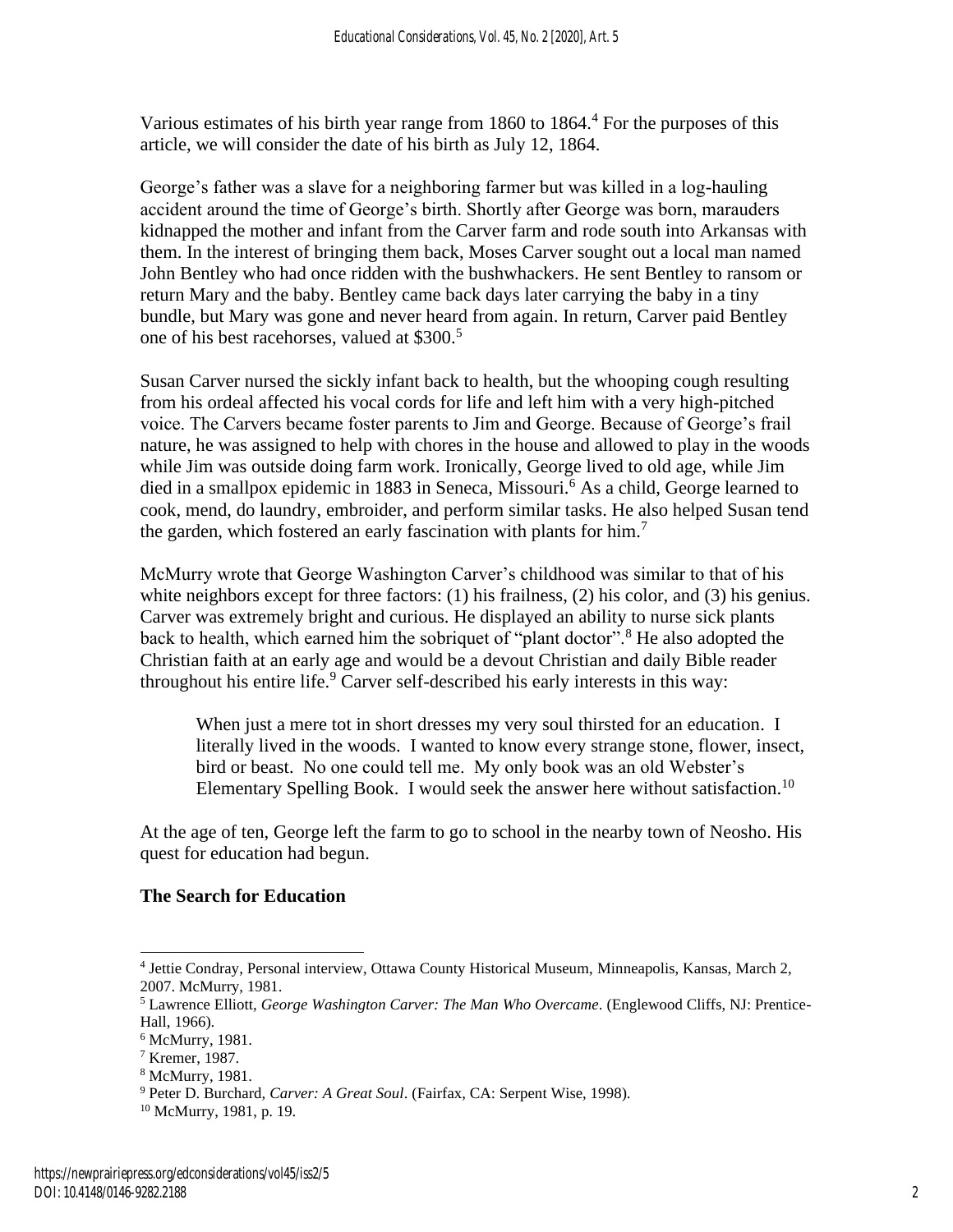*"Education is understanding relationships." —George Washington Carver*<sup>11</sup>

Carver's first school was in Neosho, Missouri with a Negro teacher named Stephan Frost, but he quickly found that Frost knew little more than he did. As McMurry wrote, no provision was made for black education prior to the Civil War, and demand for teachers in Reconstruction outstripped those provided by the Freedmen's Bureau and others.<sup>12</sup> In the late 1870s, after Carver learned of the limits of Frost's teaching, he heard about a family moving to Fort Scott, Kansas so he hitched a ride with them in the hope of finding a better opportunity for education. Instead, what he found was his first direct contact with violent, brutal racism.

Carver found work in Fort Scott doing cooking, laundry and other domestic chores while attending school. Then came March 26, 1876. A black man was accused of raping a twelve-year-old white girl. He was found hiding in an abandoned mine and brought to the county jail. That night a crowd of about a thousand people gathered to watch thirty masked men seize the prisoner, tie a rope around his neck, drag him five blocks, and then roast him over a fire of dry-goods boxes and coal oil. The acceptance of such violence by the general population demonstrates the deep climate of racism. In a tone so mild that it could have been referring to something as innocuous as the enactment of a local parking ordinance, the editor of the Fort Scott Daily News wrote, "Had this been done quietly . . . no one could have been found to censure, but the unnecessary savagery of burning might well have been omitted."<sup>13</sup> The message to black people was clear: Get out and stay out. George Washington Carver fled the town immediately. More than sixty years later, he wrote, "As young as I was, the horror haunted me and does even now."<sup>14</sup>

Carver hurried north to the community of Olathe, outside Kansas City. For a year, he attended the Old Rock school or stone school at the corner of Lulu and Water Street in Olathe. The colored school was not really a school but an old building that had been used by a man cutting tombstones, who subsequently leased the lower floor out for classes. Carver lived with a black family doing laundry, cooked for a local barber, and eventually taught Sunday School at the Methodist Church. A contemporary described Carver as

a tall, lanky kid, but he didn't care to play many games . . . He and I would be playing marbles, and he'd say, Oh! Rash, look what a beautiful leaf. Look at these trees, and I waited many times. Come on and shoot. And he'd say, look at this, look at the edge of this leaf. And in that way, he found clover leaves and things like that."<sup>15</sup>

Carver was demonstrating his fascination with nature. Carver became acquainted with a black family named the Seymours who then migrated westward. So, after living briefly in

<sup>11</sup> McMurry, 1981, p. 97.

<sup>12</sup> Wayne J. Urban, and Jennings L. Wagoner, Jr., *American Education: A History*. (Boston, MA: McGraw-Hill, 2004).

<sup>13</sup> McMurry, 1981, p. 23.

<sup>&</sup>lt;sup>14</sup> George Washington Carver as cited in McMurry, 1981, p. 23.

<sup>&</sup>lt;sup>15</sup> M. F. Isaacs, Personal interview, Johnson County Museum, Overland Park, Kansas, April 10, 2007.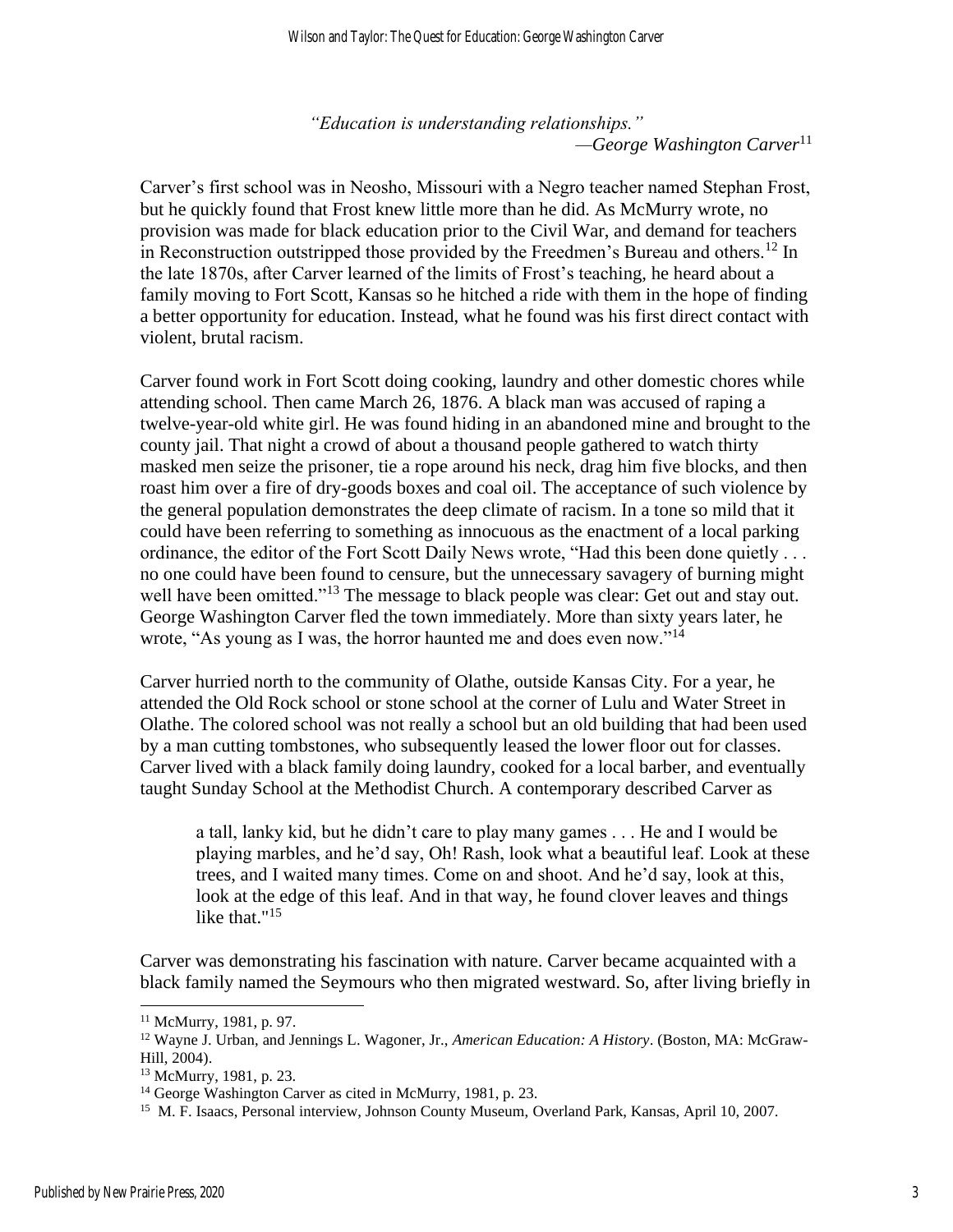the community of Paola, Carver followed them out West to the place where they had settled: Minneapolis, Kansas.

### **Flowering (and Floundering) in Kansas**

*"Education is the key to unlocking the golden door of freedom." —George Washington Carver*<sup>16</sup>

Carver's education eventually reached a high point in Minneapolis, Kansas. He lived with the Seymour family, worked at Ewart's store, and then established himself doing laundry in a ravine in the center of town popularly referred to as Poverty Gulch. Carver lived in a little shack made over from a chicken house and built his laundry business. On July 29, 1883, he became a member of the local Presbyterian church, which the Seymours attended.<sup>17</sup> Ben Seymour was farming and Lucy Seymour was nursing patients of a local doctor for whom Carver also did odd jobs. The doctor was so impressed with young Carver that he lent him books.<sup>18</sup> Carver could paint, knit, tat and crochet. Musically, he could play the accordion and mouth harp at the same time. Carver's teacher was Miss Helen Eacker, who would later become the county's first female superintendent of schools. She strongly encouraged Carver and he flourished. He finished his high school requirements and was reported to have perfect deportment.<sup>19</sup>

Many years later after Carver was in Alabama, Mr. Ewart, the store owner, wrote Carver to see if he was the same Carver who lived in Minneapolis. Carver replied,

Yes, this is the original Geo. W. Carver who lived in Minneapolis so long and who remembers you and Mrs. Ewart so pleasantly and helpfully. How I should like to see you and the other dear people at Minneapolis, which is almost or quite a city now and in which I fear I would find no familiar haunts.<sup>20</sup>

Interest convergence is demonstrated in Carver's life by his willingness to do laundry for the whites of the community. By accepting what some saw as a subservient task and earning his way in the process, his interests converged with those of the white majority. Carver's quest for knowledge now led him to aspire to higher education. He applied by mail to Highland College, a small Presbyterian college in northeast Kansas. In summer 1885, Carver received the exciting news that he had been admitted to Highland. The admission letter was signed by the Reverend Duncan Brown, D.D., Principal. Carver was euphoric. He spent the balance of the summer in Kansas City, studying typing and shorthand at a business academy started by a classmate, and used the remainder of his meager savings to travel to Highland.<sup>21</sup>

<sup>16</sup> McMurry, 1981, p.43.

<sup>17</sup> Condray, 2007.

<sup>&</sup>lt;sup>18</sup> McMurry, 1981.

<sup>19</sup> Condray, 2007.

<sup>20</sup> As cited by Condray, 2007.

<sup>21</sup> Elliott, 1966.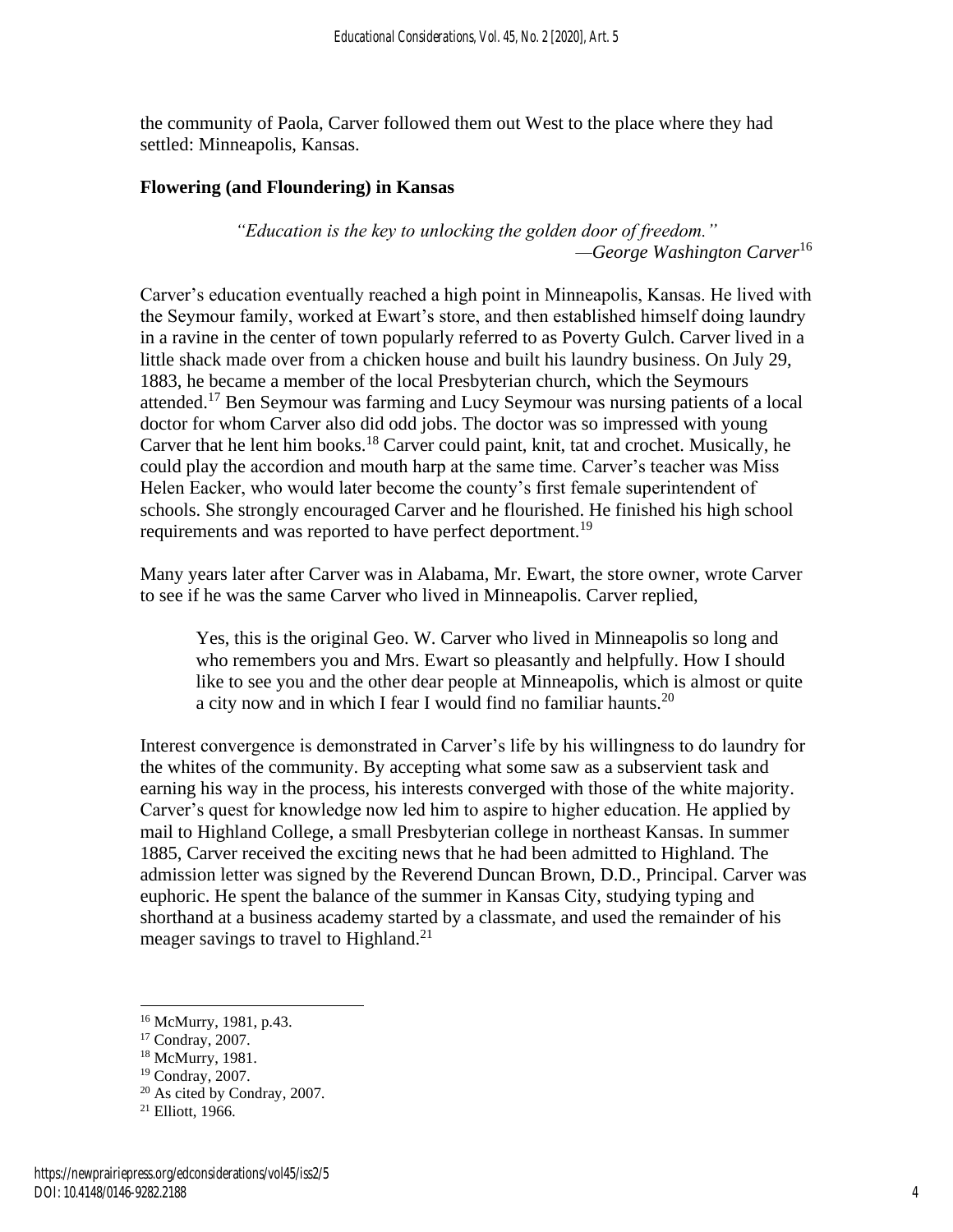Once again, racism intervened. It has to be one of the saddest moments in Kansas educational history. On September 20, 1885, Carver arrived by train at the Highland campus, only to be told by Principal Duncan Brown, "You didn't tell me you were a Negro. Highland College does not take Negroes."<sup>22</sup> Carver's hopes were dashed, and he was nearly penniless. $^{23}$ 

After his rejection by the college, Carver found work with a family named Beeler who ran a fruit farm south of Highland and did odd jobs to rebuild his savings. Young Frank Beeler had gone West to homestead in Ness County, Kansas, and opened a store at a trail crossing there. The town that developed at that crossing became known as Beelerville, but because of the similarity to the existing town of Belleville, the town name was shortened to Beeler. $^{24}$ 

In 1886, Carver followed Beeler to Ness County. On November 20, Carver filed on a homestead one and a half miles south of the town of Beeler where he built a sod house. The homestead was in the southeast quarter of section 4, township 10, range 26 west of the sixth principal meridian of Kansas. As one might guess, Carver experimented with alternative crops in his fields. He developed an interest in art, taking his first lessons from Clara Duncan, a black woman who had taught at Talledaga College in Alabama before becoming a missionary for the African Methodist Episcopal church. He played the accordion for local dances and joined the Ness City literary society.<sup>25</sup> In the manuscript, *Bits About Beeler*, one of the local families reminisced about Carver:

During the terrible winter months George often spent the night at our place. He would work for his food, and he also was good at amusing us children. I remember one time he made a violin for us out of an old cigar box and rubber bands. On leaving Kansas we lost track of George. Once or twice we heard it was thought that he had become rather "queer" because he had made a vat of muck in his back yard using cow manure (probably compost). He was painting pictures and gathering every flower and weed in the country and improving the variety.<sup>26</sup>

Today, Beeler is an unincorporated town of perhaps 58 citizens. On a prairie hilltop overlooking the town, a four foot tall monument of native stone was dedicated to Carver on October 11, 1953 with a thousand people in attendance. The plaque on the stone reads:

Dedicated to the memory of George Washington Carver, Citizen - Scientist - Benefactor, who rose from slavery to fame and gave to our country an everlasting heritage. Ness County is proud to honor him and claim him as a pioneer. This

 $22$  As cited in Elliott, 1966, p. 55.

<sup>&</sup>lt;sup>23</sup> In 1996, Highland Community College issued an official apology and symbolically conferred upon Carver an honorary associates degree. Condray, 2007.

<sup>&</sup>lt;sup>24</sup> Margery Frusher, Personal interview, Ness County Historical Museum, Ness City, Kansas, April 27, 2007.

<sup>&</sup>lt;sup>25</sup> McMurry, 1981.

<sup>26</sup> F. L. Houghton, Bits About Beeler, 1954.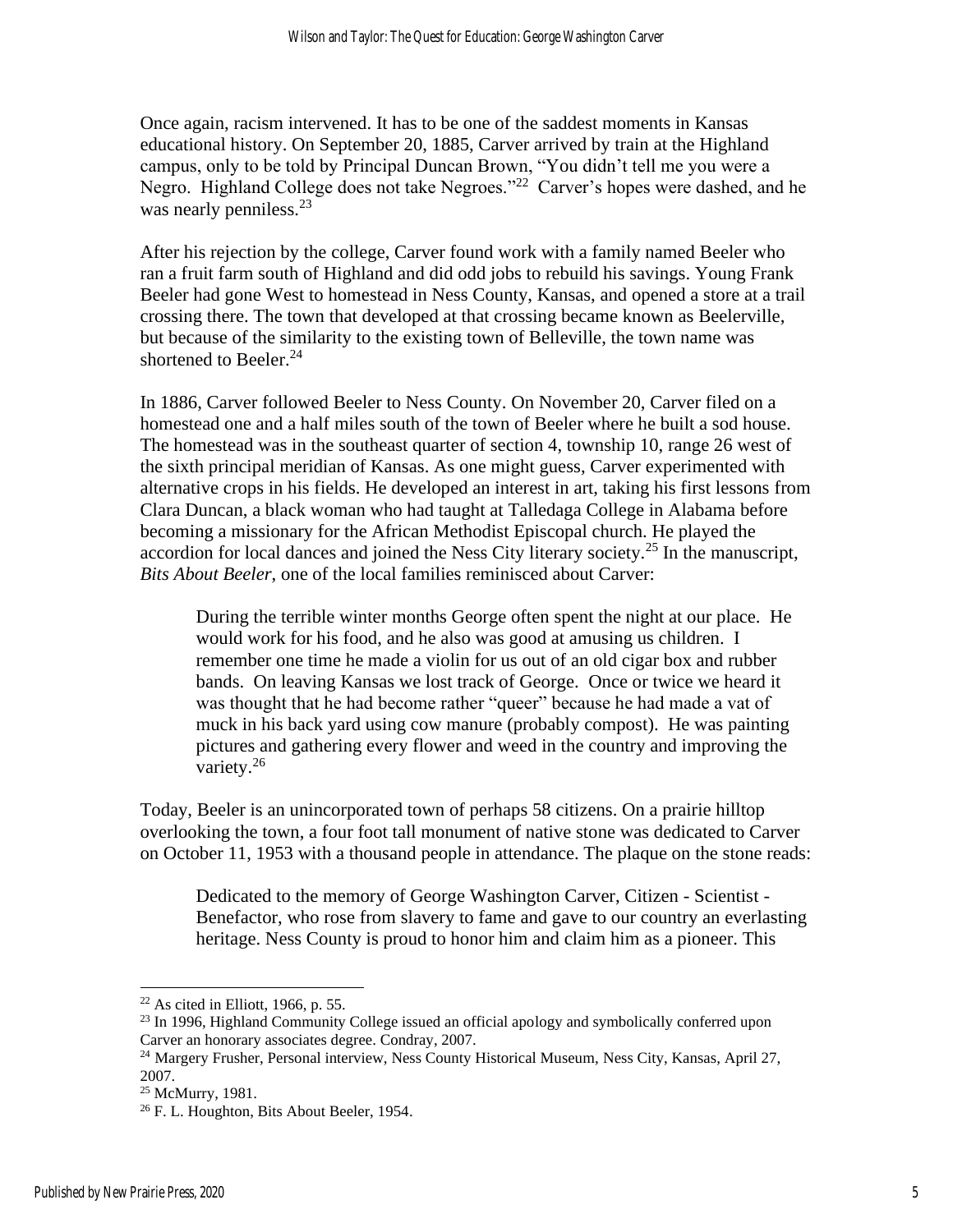stone marks the northeast corner of the homestead on which he filed in 1886. Erected by friends and the Ness County Historical Society, 1952.<sup>27</sup>

Such acclaim would not have been envisioned when Carver was actually living in Beeler. Carver was a struggling homesteader in a sod house. According to a 1960 report, one historian believes that Carver's time in Ness County was a necessary, pivotal point in his career. Robert Fuller reported,

It seems that it [his time on the Ness County homestead] was a necessary period of quiet reevaluation or thinking things through. It probably contributed to Carver's later achievements in much the same way that a period of lying fallow contributes to the productivity of a field. $^{28}$ 

In any event, Carver's dream of a higher education had not been realized. He eventually drifted East in search of his destiny.

# **Off to Iowa**

*"We are the architects of our future and the hewers of our destiny." —George Washington Carver<sup>29</sup>*

Carver's restless searching led him to Winterset, Iowa in 1889. He took a job as a head cook at a hotel and later opened a laundry.<sup>30</sup> At a local church, he met a white couple named Milholland, who took him under their wing and helped him reacquire his sense of direction in life. They encouraged him to enter Simpson College, twenty miles away in Indianola. Simpson was a small Methodist college with an open door for all ethnic groups, and Carver flourished again in this setting.<sup>31</sup>

Carver had developed his skills as an artist and painter by this time. He came to Simpson primarily to study art, so he was enrolled in Miss Etta Budd's art class. He would bring Miss Budd his paintings as well as his needlework and even plants that he had crossfertilized or grafted. Miss Budd became convinced of his artistic ability but was not sure about his making a living as an artist. In one of the more fortuitous connections of education history, Miss Budd's father was a professor of horticulture at Iowa State College in Ames. Upon seeing Carver's love of plants, she encouraged him to pursue a career in botany and to study at Ames. Meanwhile, Carver had been reevaluating his career choices with a higher calling in mind. He had begun to believe that his God-given talents were meant to be used in the elevation of his people, and in the short run he could be of more practical service as a trained agriculturalist rather than as an artist. In 1891,

<sup>27</sup> Frusher, 2007.

<sup>28</sup> Martha Swearingen, Detour in Scientist's Life Led Him to a Ness County Sod House. (*Salina Journal*, May 22, p. 25, 1960.)

<sup>&</sup>lt;sup>29</sup> National Park Service, George Washington Carver National Monument. Retrieved from https://www.nps.gov/gwca/index.htm

<sup>30</sup> Kremer, 1987.

<sup>31</sup> Elliott, 1966.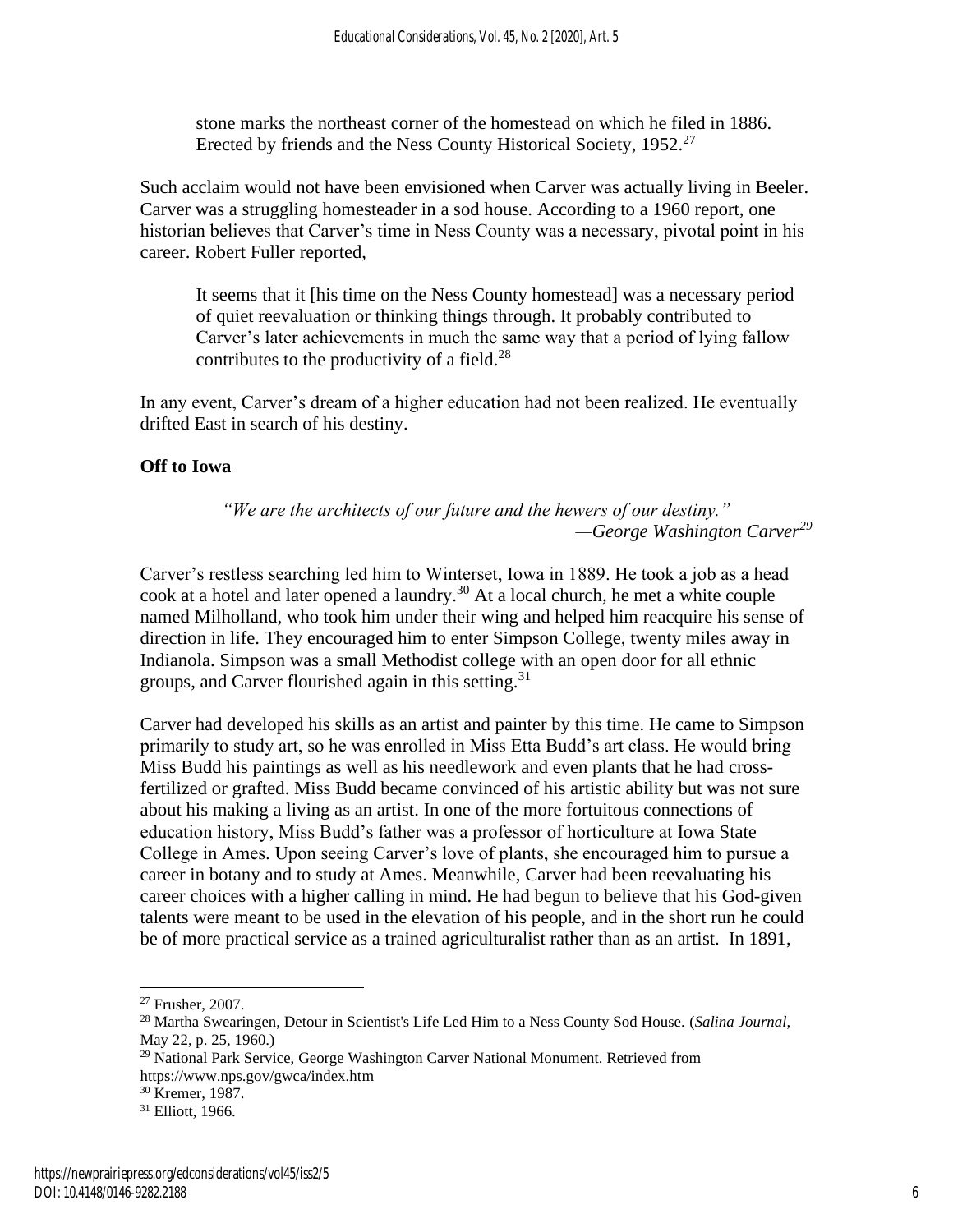he was the first African American to enroll at Iowa State College of Agriculture and Mechanical Arts.<sup>32</sup>

Carver went on to earn bachelor's and master's degrees in agriculture from Iowa State. He was a leader in the YMCA and the debate club. He worked in the dining rooms and as a trainer for the athletic teams. He was captain, the highest student rank, of the campus military regiment. His poetry was published in the student newspaper and two of his paintings were exhibited at the 1893 World's Fair in Chicago. Carver's interests in music and art remained strong, but it was his excellence in botany and horticulture that prompted professors Joseph Budd (Etta's father) and Louis Pammel to encourage him to stay on as a graduate student after he completed his bachelor's degree in 1894. Because of his proficiency in plant breeding, Carver was appointed to the faculty, becoming Iowa State's first African American faculty member.<sup>33</sup> He was given charge of the greenhouse, bacteriological laboratory, and the laboratory work in systematic botany.<sup>34</sup> During the next two years as assistant botanist for the College Experiment Station, Carver quickly developed scientific skills in plant pathology and mycology, the branch of botany that deals with fungi. He published several articles on his work and gained national respect.<sup>35</sup> Then a new voice came calling from the South.

#### **Tuskegee and World Fame**

*"It is simply service that measures success." —George Washington Carver<sup>36</sup>*

Booker T. Washington was the nation's foremost black leader in the post-Reconstruction  $era.<sup>37</sup>$  As one of the leading black educators of his time, Washington organized what would become Tuskegee Institute in 1881. He became infamous for the policy of racial accommodation which he espoused in his address at the Cotton States Exposition in Atlanta in 1895. His viewpoint would essentially be that of assimilation in the taxonomy of modern critical race theory.<sup>38</sup> At Tuskegee, Washington sought to establish an agricultural school with an all-black faculty, and he attracted Carver to come head the faculty.

Carver's move to Tuskegee demonstrated the paradox of Carver's life. Carver went to Tuskegee with a sense of mission, of leaving "security, success and happiness to uplift a backward people."<sup>39</sup> But missionaries are sometimes not well accepted by those they come to proselytize. The transition to Alabama was not easy for Carver had spent most of

<sup>32</sup> McMurry, 1981.

<sup>&</sup>lt;sup>33</sup> The Legacy of George Washington Carver. Retrieved from

https://digitalcollections.lib.iastate.edu/george-washington-carver/biography

<sup>34</sup> Kremer, 1987.

<sup>35</sup> Legacy, 2018.

<sup>36</sup> Cited in Kremer, 1987, p. 17.

<sup>37</sup> Urban & Wagoner, 2004.

<sup>38</sup> Richard Delgado & Jean Stefancic, *Critical Race Theory: An Introduction*. (New York: New York University Press, 2001).

<sup>39</sup> McMurry, 1981, p. 44.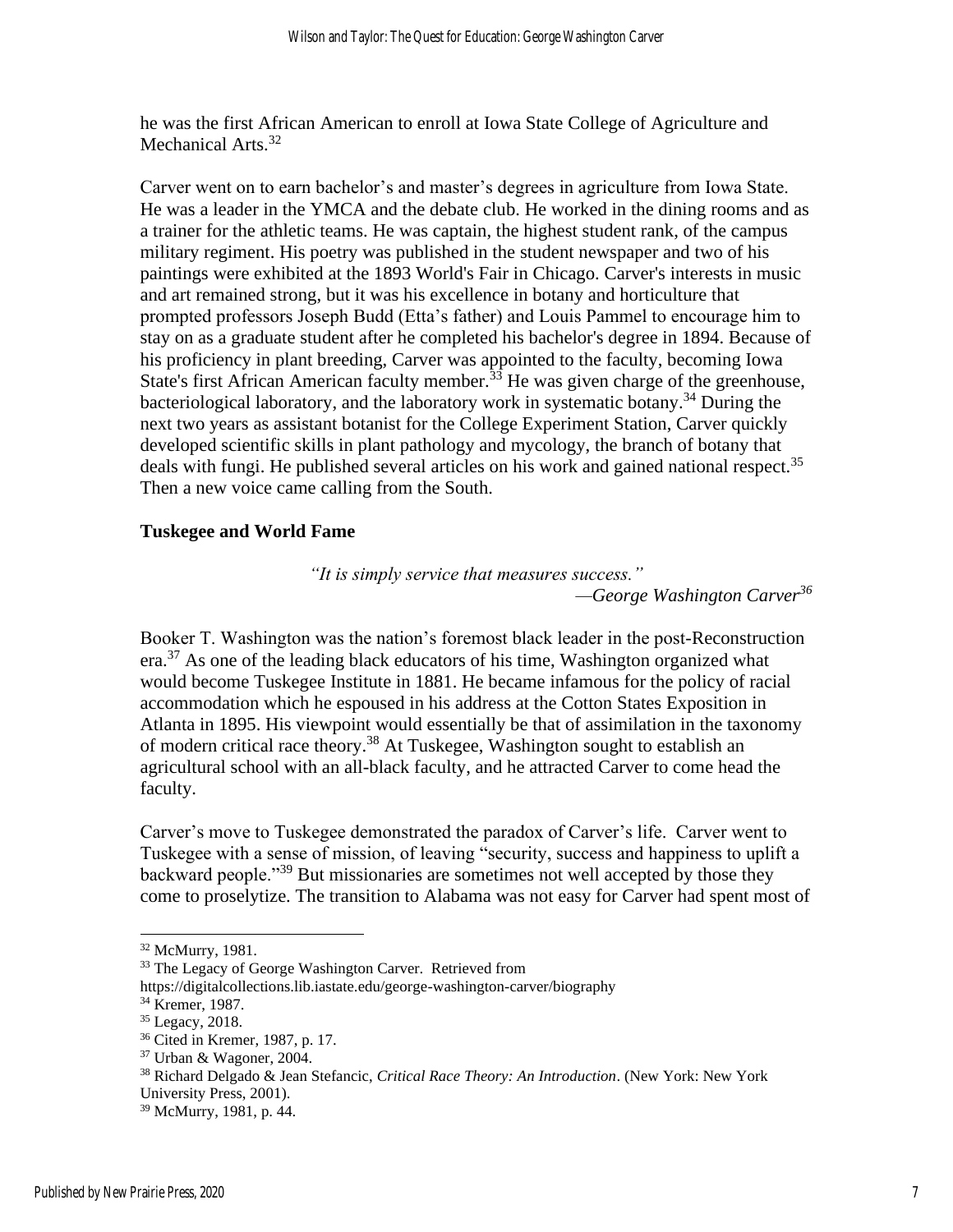his years in the company of white people. He had never lived in the deep South. He was resented by the existing faculty and possibly behaved like a prima donna. His scientific genius was not matched by a talent for administration, which created rifts with Booker T. Washington.<sup>40</sup>

While relations were stormy on his home campus, Carver made his mark in the field of agricultural research and outreach. He pioneered the use of the Jesup wagon, named for its funder, a New York philanthropist named Morris K. Jesup.<sup>41</sup>, <sup>42</sup> The wagon was a moveable school, i.e., a wagon fully equipped with agricultural equipment that could demonstrate new practices out in the fields and farms. This enabled Carver to demonstrate modern agricultural technology of the time. Perhaps Carver's most famous accomplishments were the development of new uses for the peanut and the sweet potato, some 500 industrial and household applications of these products.<sup>43</sup>

On January 21, 1921, at the behest of peanut industry groups, Carver testified before the U.S. House of Representatives Ways and Means Committee. The committee was considering protective tariffs for peanut growers. Carver spoke not about tariffs but about the many and varied uses of the peanut, complete with various samples, which he demonstrated. The committee found his knowledge and demonstrations fascinating. His ten-minute time limit was repeatedly extended until the chairman told him that he had all the time he would want. One observer wrote, "He not only pleased the committee, but convinced them in no uncertain way that the peanut industry was worth protecting and preserving for American farmers."<sup>44</sup> It was a case of interest convergence, where Carver's interests as a scientist converged with the interest of the peanut industry. In less than an hour, Carver had won a tariff for the peanut industry and national fame for himself.<sup>45</sup>

Carver went on to be honored with numerous books, honorary degrees and awards, such as the Roosevelt Medal for Outstanding Service, the Springarn Medal, and the British Royal Society for the Arts.<sup>46</sup> He was selected by *Popular Mechanics Magazine* as one of fifty outstanding Americans and was inducted into the National Agricultural Hall of Fame and the Hall of Fame for Great Americans. Carver had a nuclear submarine as well as science buildings at Simpson College and Iowa State named in his honor. In 1952, a fifty-cent coin was issued with the likenesses of Carver and Booker T. Washington in profile on the obverse.<sup>47</sup>

<sup>40</sup> McMurry, 1981.

<sup>41</sup> Elliott, 1966.

 $42$  White philanthropic support for African American education provides another classic example of interest convergence, i.e., education for African Americans according to the level deemed appropriate by Whites. See William Henry Watkins, *The White Architects of Black Education: Ideology and Power in America 1865-1954*. (New York, NY: Teachers College Press, 2001).

<sup>43</sup> Condray, 2007.

<sup>44</sup> Cited in McMurry, 1981, p. 174.

<sup>45</sup> McMurry, 1981.

<sup>46</sup> Kremer, 1987.

<sup>47</sup> Condray, 2007.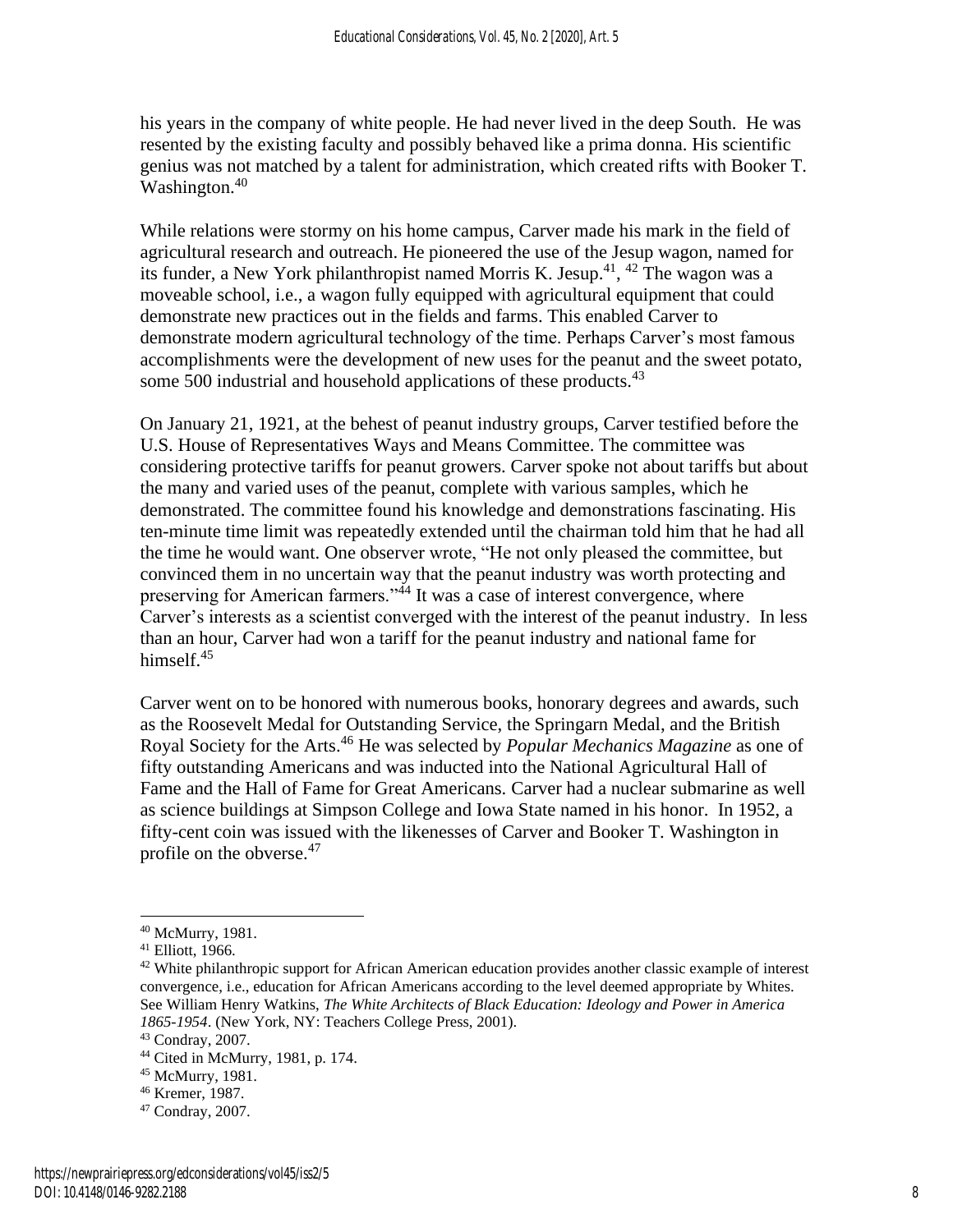After a long and illustrious career, George Washington Carver passed on January 5, 1943. His epitaph read, "He could have added fortune to fame, but caring for neither, he found happiness and honor in being helpful to the world."<sup>48</sup>

#### **Conclusion**

George Washington Carver's life demonstrated the paradox of American education and American society in the post-Civil War era. Carver experienced the bitterness of racism, yet found ways to learn and form interests that would converge with the white establishment.

One of the interesting contrasts in the record of George Washington Carver has to do with the portrayal of his accomplishments through time. In 1943, Rackham Holt's biography (with the full complicity of Carver himself) depicted Carver as a flawless, superhuman hero.<sup>49</sup> In 1976, a very different picture of Carver was written by essayist Barry Mackintosh in "The Making of a Myth."<sup>50</sup> It drew upon a long-suppressed National Park Service report from 1962, which described Carver's discoveries as greatly overrated. In 1981, Linda McMurry wrote a balanced book, which depicts a more complete picture of this complex man in the context of his times.<sup>51</sup>

Another paradox has to do with Carver's relationships with the poor and, at the other extreme, with the wealthy. Carver wrote, "The primary idea in all of my work was to help the farmer and fill the poor man's empty dinner pail . . . My idea is to help the 'man farthest down.' "<sup>52</sup> In his outreach efforts and his teaching, he clearly benefited the downtrodden. But he also sought and cultivated the blessing of the rich and famous, such as Henry Ford and Thomas Edison. The self-effacing servant "undoubtedly relished and courted publicity."<sup>53</sup>

Finally, there is the paradox of his relationship with African Americans. Carver was a great black scientist, but he gravitated to the company of whites. He sought to help his people but his accommodationist approach earned him the disdain of followers of W.E.B. DuBois or more militant black leaders. His accomplishments enabled him to be used by the white establishment to show black people what is possible. The very qualities that made him a hero to Americans of the 1940s and 1950s made him suspect among blacks and liberal whites in the 1960s and early 1970s.<sup>54</sup> He was dismissed by modern blacks as an Uncle Tom and Booker T. bedfellow, yet he served and inspired several generations of African American youth.

<sup>48</sup> Elliott, 1966, back cover.

<sup>49</sup> Rackham Holt, *George Washington Carver: An American Biography*. (Garden City, NY: Doubleday, 1943.)

<sup>50</sup> Barry Mackintosh, "George Washington Carver: The Making of a Myth," *The Journal of Southern History*, vol. 42, no. 4, pp. 507-528.

<sup>51</sup> McMurry, 1981.

<sup>52</sup> Cited in Kremer, 1987, p. 102.

<sup>53</sup> McMurry, 1981, p. 177.

<sup>54</sup> Kremer, 1987.